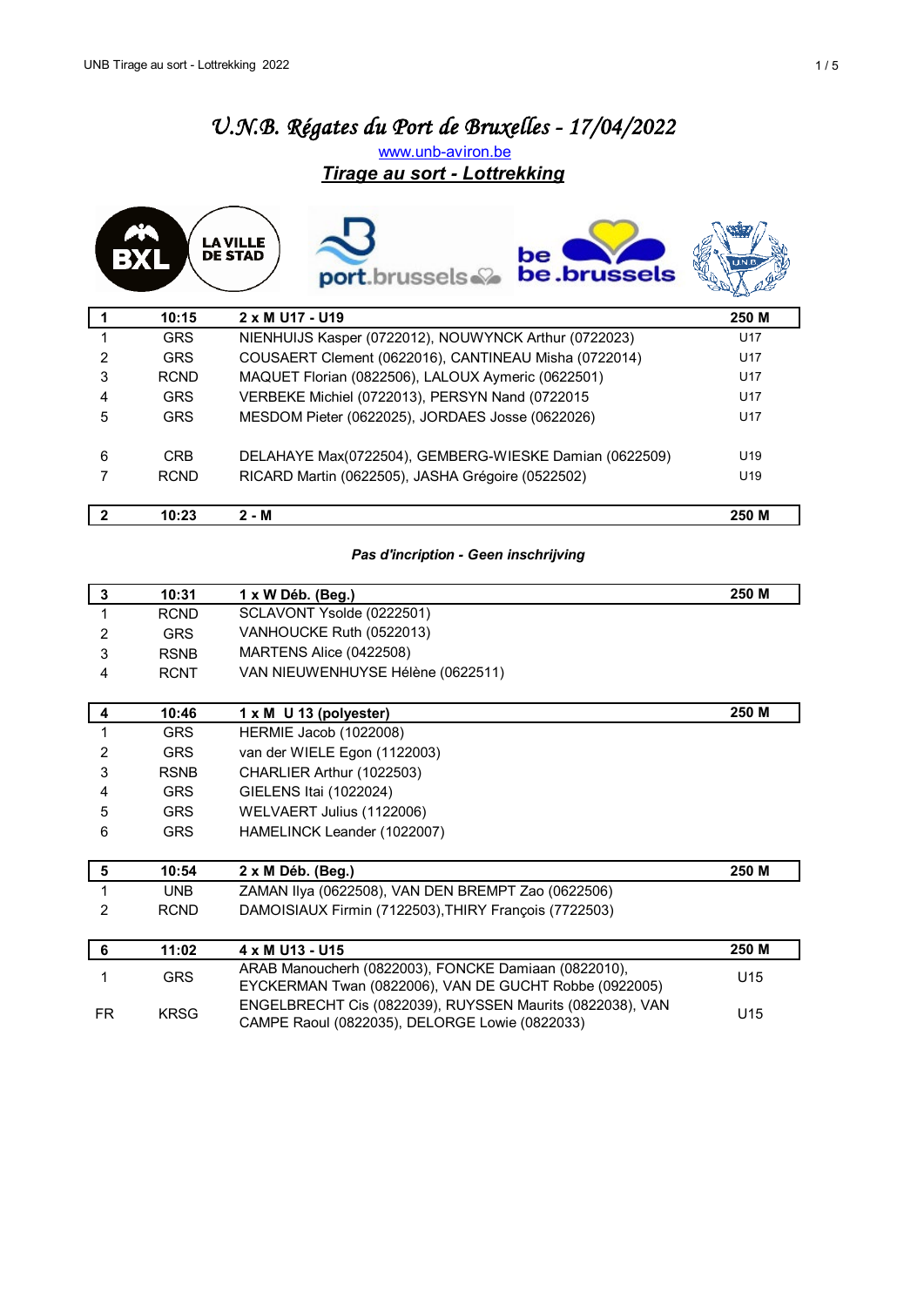| <b>UNB</b><br><b>UNB</b><br><b>KRSG</b><br><b>KRSG</b><br><b>UNB</b><br><b>RCND</b><br><b>KRSG</b><br><b>KRSG</b><br><b>PM Givet</b><br><b>RCND</b><br>11:18 | <b>JORIS Eloïse (0322502)</b><br>MAES Chloé (0522501)<br>ROTTIERS Katia (7222003)<br>DE SCHUYVER Chelsey (0322016)<br>LELOUP Marine (0322501)<br>SCLAVONT Ysolde (0222501)<br>PENNEWAERT Yanna (0222006)<br>CAUWELIER Auke (0222020)<br>NICOLAS Aurélie (1989)<br>TALLIER Tiphaine (8522505)<br>2 X M | 250 M                                                                         |
|--------------------------------------------------------------------------------------------------------------------------------------------------------------|-------------------------------------------------------------------------------------------------------------------------------------------------------------------------------------------------------------------------------------------------------------------------------------------------------|-------------------------------------------------------------------------------|
|                                                                                                                                                              |                                                                                                                                                                                                                                                                                                       |                                                                               |
|                                                                                                                                                              |                                                                                                                                                                                                                                                                                                       |                                                                               |
|                                                                                                                                                              |                                                                                                                                                                                                                                                                                                       |                                                                               |
|                                                                                                                                                              |                                                                                                                                                                                                                                                                                                       |                                                                               |
|                                                                                                                                                              |                                                                                                                                                                                                                                                                                                       |                                                                               |
|                                                                                                                                                              |                                                                                                                                                                                                                                                                                                       |                                                                               |
|                                                                                                                                                              |                                                                                                                                                                                                                                                                                                       |                                                                               |
|                                                                                                                                                              |                                                                                                                                                                                                                                                                                                       |                                                                               |
|                                                                                                                                                              |                                                                                                                                                                                                                                                                                                       |                                                                               |
|                                                                                                                                                              |                                                                                                                                                                                                                                                                                                       |                                                                               |
|                                                                                                                                                              |                                                                                                                                                                                                                                                                                                       |                                                                               |
|                                                                                                                                                              |                                                                                                                                                                                                                                                                                                       |                                                                               |
| <b>RCNT</b>                                                                                                                                                  | MOULIN Rémy (912502), VAN NIEUWENHUYSE Benjamin(0122503)                                                                                                                                                                                                                                              |                                                                               |
| <b>RCND</b>                                                                                                                                                  | RICARD Martin (0622505), ROSIER Guillaume (0222503)                                                                                                                                                                                                                                                   |                                                                               |
| <b>UNB</b>                                                                                                                                                   | HERBEN Guillaume (9722508); CARRETIN Alessandro (9322507)                                                                                                                                                                                                                                             |                                                                               |
|                                                                                                                                                              |                                                                                                                                                                                                                                                                                                       |                                                                               |
| 11:26                                                                                                                                                        |                                                                                                                                                                                                                                                                                                       | 250 M                                                                         |
| <b>GRS</b>                                                                                                                                                   |                                                                                                                                                                                                                                                                                                       |                                                                               |
|                                                                                                                                                              |                                                                                                                                                                                                                                                                                                       |                                                                               |
| 11:34                                                                                                                                                        |                                                                                                                                                                                                                                                                                                       | 250 M                                                                         |
|                                                                                                                                                              |                                                                                                                                                                                                                                                                                                       |                                                                               |
|                                                                                                                                                              |                                                                                                                                                                                                                                                                                                       | 1 x W U13 (polyester)<br>NIENHUIJS Sterre (1122002)<br>1 x para rowing (open) |

| 11 | 13:15       | $2x$ (Mixte)                                           | 250 M |
|----|-------------|--------------------------------------------------------|-------|
|    | <b>RCND</b> | SCLAVONT Ysolde (0222501), ROSIER Guillaume (0222503)  |       |
| 2  | UNB.        | JORIS Eloïse (0322502), CARRETTIN Alessandro (9322501) |       |
| 3  | <b>RCNT</b> | RIGAUX Matthieu (9322506), DUREZ Julie (9422507)       |       |
| 4  | <b>RSNB</b> | DEMEY Michel (6722503), HORTA Véronique (6122504)      |       |
| 12 | 13:23       | 1 x W U17                                              | 250 M |
|    | <b>RCNT</b> | VAN NIEUWENHUYSE Hélène (0622511)                      |       |

|    | <b>RCNT</b> | VAN NIEUWENHUYSE Hélène (0622511)                        |                 |
|----|-------------|----------------------------------------------------------|-----------------|
| 2  | UNB         | LEGERE Louane (0822508)                                  |                 |
| 3  | <b>GRS</b>  | VERCAUTEREN Helena (0622024)                             |                 |
| 4  | UNB         | FOCH Anna-Clémentine (0822502)                           |                 |
|    |             |                                                          |                 |
|    |             |                                                          |                 |
| 13 | 13:31       | 4 x M U17 - U19                                          | 250 M           |
|    |             | JORDAENS Josse (0622026), PERSYN Nand (0722015), VERBEKE |                 |
|    | <b>GRS</b>  | Michiel (0722013), NIENHUIS Kasper (0722012)             | U <sub>17</sub> |
|    |             | COUSAERTE Clement (0622016), CANTINEAU Misha (0722014),  |                 |

| 14 | 13:39           | $2 \times W$                                               | 250 M |
|----|-----------------|------------------------------------------------------------|-------|
|    | UNB.            | MAES Chloé (0522501), CHAVE Emmanuelle (6722504)           |       |
| 2  | UNB.            | JORIS Eloïse (0322502), LELOUP Marine (0322508)            |       |
| 3  | <b>PM Givet</b> | CAILLE Jutstine (2001); NICOLAS Aurélie (1989)             |       |
| 4  | <b>KRSG</b>     | PENNEWAERT Yanna (0222006), DE SCHUYVER Chelsey (0322016)  |       |
| 5  | <b>RCND</b>     | TALLIER Tiphaine (8522505), SCLAVONT Ysolde (0222501)      |       |
| 6  | <b>KRSG</b>     | CLAESSENS Amaryllis (0422018), ALLEWEIRELDT Noor (0422015) |       |
|    | <b>KRSG</b>     | ROTTIERS Katia (7222003), CAUWELIER Auke (0222020)         |       |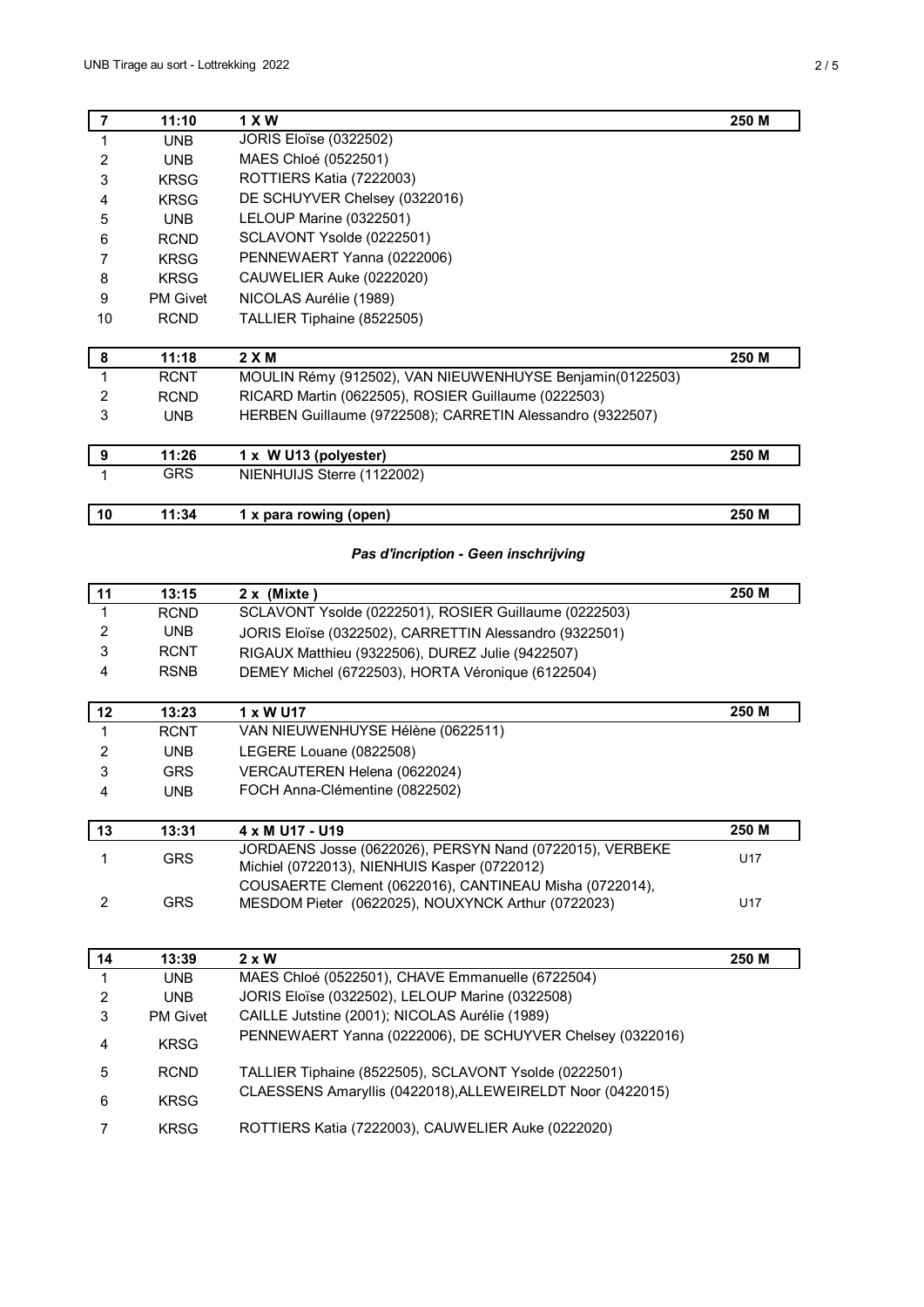| 15                      | 13:47       | $1 \times M$                                            | 250 M |
|-------------------------|-------------|---------------------------------------------------------|-------|
| $\mathbf{1}$            | <b>RCNT</b> | RIGAUX Matthieu (9322506)                               |       |
| $\overline{\mathbf{c}}$ | <b>UNB</b>  | HERBEN Guillaume (9722508)                              |       |
| 3                       | RCND        | FINFE Christophe (7522505)                              |       |
| 4                       | <b>RCNT</b> | VAN NIEUWENHUYSE Benjamin (0122503)                     |       |
| 5                       | <b>RCNT</b> | MAERTENS François (9522505)                             |       |
| 6                       | <b>UNB</b>  | CARRETTIN Alessandro (9322507)                          |       |
|                         |             |                                                         |       |
| 16                      | 13:55       | 2 x W U13 - U15                                         | 250 M |
| $\mathbf{1}$            | <b>GRS</b>  | ROSEEUW Nina (0822013), ROBBERECHT Annabel (0822008)    | U15   |
| $\overline{c}$          | <b>UNB</b>  | FOCH Anna-Clémentine (0822502), LEGERE Louane (0822508) | U15   |
| 3                       | <b>RCND</b> | DAMOISIAUX Sarah (0922501), RICARD Hélène (0822504)     | U15   |
| 4                       | <b>GRS</b>  | VAN DE BRANDEN Lien (0822009), PERSYN Sien (0922006)    | U15   |
| 17                      | 14:03       | 1 x M Déb. (Beg.)                                       | 250 M |
| $\mathbf{1}$            | <b>UNB</b>  | ZAMAN Ilya (0622508)                                    |       |
| 2                       | <b>RCND</b> | LALOUX Aymeric (0622501)                                |       |
| 3                       | <b>RCND</b> | THIRY François (7722503)                                |       |
| 4                       | <b>UNB</b>  | VAN DEN BREMPT Zao (0622506)                            |       |
| 5                       | <b>RCND</b> | MAQUET Florian (0822506)                                |       |
|                         |             |                                                         |       |
| 18                      | 14:11       | 1 x W U19                                               | 250 M |
| $\mathbf{1}$            | <b>KRSG</b> | CLAESSENS Amaryllis (0422018)                           |       |
| 2                       | <b>UNB</b>  | MAES Chloé (0522501)                                    |       |
| 3                       | <b>RSNB</b> | FLAMAND Fantine (0422504)                               |       |
| 4                       | <b>KRSG</b> | ALLEWEIRELDT Noor (0422015)                             |       |
| 19                      | 14:26       | 1 x W U15 (polyester)                                   | 250 M |
| 1                       | <b>GRS</b>  | ROBBERECHT Annabel (0822008)                            |       |
| 2                       | <b>UNB</b>  | FOCH Anna-Clémentine (0822502)                          |       |
| 3                       | <b>UNB</b>  | LEGERE Louane (0822508)                                 |       |
| 4                       | <b>GRS</b>  | ROSEEUW Nina (0822013)                                  |       |
| 5                       | <b>RCND</b> | RICARD Hélène (0822504)                                 |       |
| 6                       | <b>GRS</b>  | VAN DE BRANDEN Lien (0822009)                           |       |
| $\overline{7}$          | <b>RCND</b> | DAMOISIAUX Sarah (0922501                               |       |
| 8                       | <b>RSNB</b> | CHARLIER Margaux (0822509)                              |       |
| 9                       | <b>KRSG</b> | MOLLE Luna (0922027)                                    |       |
| 10                      | <b>GRS</b>  | PERSYN Sien (0922006)                                   |       |
| 20                      | 14:34       | 2 x W U17 - U19                                         | 250 M |
| $\mathbf 1$             | GRS         | VANHOUCKE Ruth (0522013), VERCAUTEREN Helena (0622024)  | U19   |
| $\overline{c}$          | <b>RSNB</b> | FLAMAND Fantine (0422504), MARTENS Alice (0422508)      | U19   |
|                         |             |                                                         |       |
| 21                      | 14:42       | 2 - M U17 - U19                                         | 250 M |

*Pas d'incription - Geen inschrijving*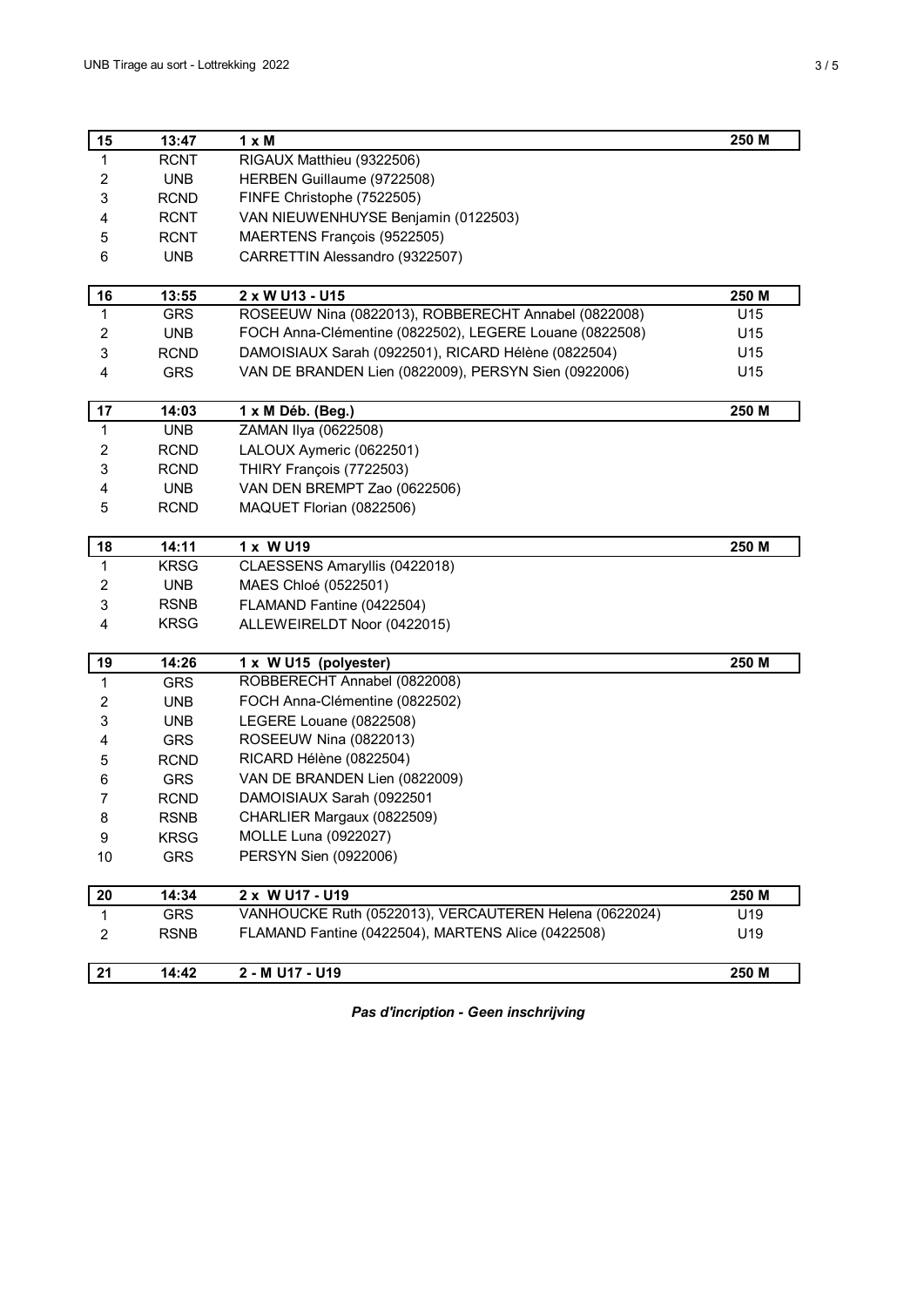| 22             | 14:50       | 1 x M U17                                               | 250 M           |
|----------------|-------------|---------------------------------------------------------|-----------------|
| 1              | <b>GRS</b>  | PERSYN Nand (0722015)                                   |                 |
| $\overline{2}$ | <b>RCND</b> | RICARD Martin (0622505),                                |                 |
| 3              | <b>GRS</b>  | NOUWYNCK Arthur (0722023)                               |                 |
| 4              | <b>GRS</b>  | JORDAENS Josse (0622026)                                |                 |
| 5              | <b>UNB</b>  | ZAMAN Ilya (0622508)                                    |                 |
| 6              | <b>RCND</b> | LALOUX Aymeric (0622501)                                |                 |
| 7              | <b>GRS</b>  | COUSAERT Clement (0622016)                              |                 |
| 8              | <b>GRS</b>  | CANTINEAU Misha (0722014)                               |                 |
| 9              | <b>CRB</b>  | DELAHAYE Max (0722504)                                  |                 |
| 10             | <b>RCND</b> | MAQUET Florian (0822506),                               |                 |
| 11             | <b>GRS</b>  | MESDOM Pieter (0622025)                                 |                 |
| 12             | <b>CRB</b>  | LIAMUCA MUYULEMA Marc Camillo (xxxxxx)                  |                 |
| 13             | <b>GRS</b>  | VERBEKE Michiel (0722013)                               |                 |
| 14             | <b>GRS</b>  | NIENHUIJS Kasper (0722012)                              |                 |
| 15             | <b>UNB</b>  | VAN DEN BREMPT Zao (0622506)                            |                 |
| 23             | 15:05       | 2 x M U13 - U15                                         | 250 M           |
| 1              | <b>GRS</b>  | ARAB Manoucherh (0822003), GIELENS Ode (0822040)        | U15             |
| 2              | <b>GRS</b>  | VERBEKE Leon (0922007), EYCKERMAN Twan (082206)         | U15             |
| 3              | <b>GRS</b>  | VAN DE GUCHT Robbe (0922005), FONCKEFCDamiaan (0822010) | U <sub>15</sub> |
| 4              | <b>KRSG</b> | ENGELBRECHT Cis (0822039), RUYSSEN Maurits (0822038)    | U15             |
|                |             |                                                         |                 |
| 5              | <b>GRS</b>  | GIELENS Itai (1022024), van der WIELE Egon (1122003)    | U <sub>13</sub> |
| 6              | <b>GRS</b>  | HERMIE Jacob (1022008), HAMELINCK Leander (1022007)     | U13             |
| <b>FR</b>      | <b>KRSG</b> | VAN CAMPE Raoul (0822035), DELORGE Lowie (0822033)      | U <sub>15</sub> |
| 24             | 15:20       | 4 x W U17 - U19                                         | 250 M           |

#### *Pas d'incription - Geen inschrijving*

| 25 | 15:28       | 1 x M U19                                                                                                      | 250 M |
|----|-------------|----------------------------------------------------------------------------------------------------------------|-------|
|    | <b>RCND</b> | JASHA Grégoire (0522502)                                                                                       |       |
| 2  | <b>UNB</b>  | ZAMAN IIya (0622508)                                                                                           |       |
| 3  | <b>CRB</b>  | GEMBERG-WIESKE Damian 0622509)                                                                                 |       |
|    |             |                                                                                                                |       |
| 26 | 15:36       | $1 \times M$ M                                                                                                 | 250 M |
|    | <b>RSNB</b> | MONTANY Marc (9322514)                                                                                         |       |
| 2  | <b>RCNT</b> | RIGAUX Matthieu (9322506)                                                                                      |       |
| 3  | <b>RCND</b> | FINFE Christophe (7522505)                                                                                     |       |
| 4  | <b>RCNT</b> | MAERTENS François (9522505)                                                                                    |       |
| 5  | <b>RSNB</b> | WHEELER Andrew (5422506)                                                                                       |       |
| 6  | <b>RCND</b> | THIRY François (7722503)                                                                                       |       |
|    | <b>RSNB</b> | DEMEY Michel (6722503                                                                                          |       |
| 8  | <b>UNB</b>  | CARRETTIN Alessandro (9322507)                                                                                 |       |
|    |             |                                                                                                                |       |
| 27 | 15:51       | 4 x W U13 - U15                                                                                                | 250 M |
|    | <b>GRS</b>  | ROSEEUW Nina (0822013), ROBBERECHT Annabel (0822008), VAN<br>DEN BRANDEN Lien (0822009), PERSYN Sien (0922006) | U15   |